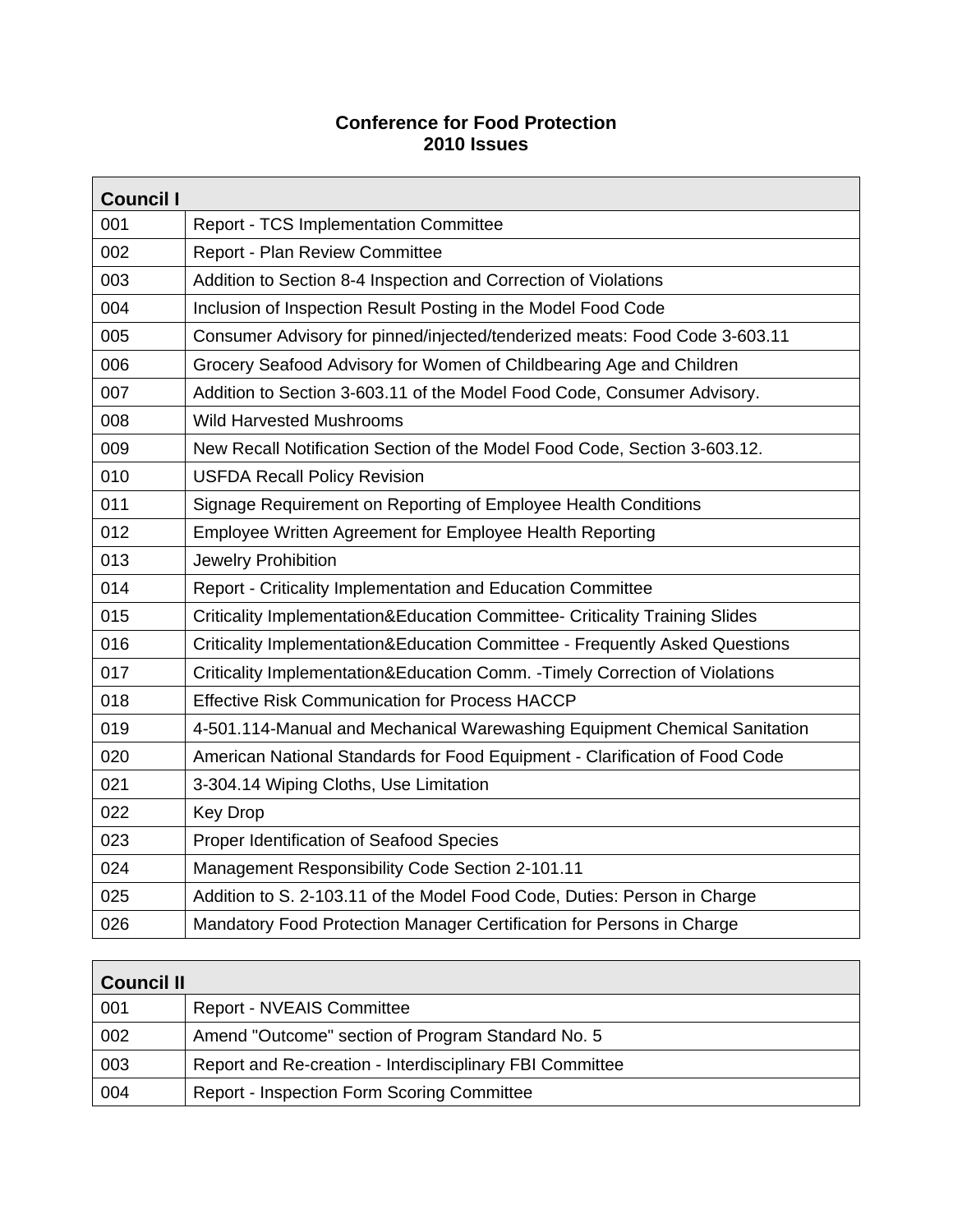| 005 | Re-create - Inspection Form Scoring Committee                               |
|-----|-----------------------------------------------------------------------------|
| 006 | <b>Report - Electronic Reporting Committee</b>                              |
| 007 | Re-create - Electronic Reporting Committee                                  |
| 008 | Report - Certification of Food Safety Regulation Professionals Work Group   |
| 009 | Allergen Management Course Addition to Appendix B-1, Standard 2             |
| 010 | Emergency Management Course Additions to Appendix B-1, Standard 2           |
| 011 | Clarifying language for Step 2, Standard 2 - Program Standards              |
| 012 | Clarifying Definitions for Step 4, Standard 2 - Program Standards           |
| 013 | Re-create - CFSRP Work Group                                                |
| 014 | <b>Report - FPMTTC Committee</b>                                            |
| 015 | FPMTTC Committee - Amend training language in Standards                     |
| 016 | FPMTTC Committee - Amend Section 5 of the Standards for Accreditation       |
| 017 | FPMTTC Committee - Remove "monitor" from Standards for Accreditation        |
| 018 | FPMTTC Committee - Name Change                                              |
| 019 | <b>FPMTTC Committee - Revise Bylaws</b>                                     |
| 020 | New or Continuation Charges for the renamed FPMTTC Committee                |
| 021 | Food Protection Manager Certification                                       |
| 022 | Report - Program Standards Committee                                        |
| 023 | New Definition for Voluntary Retail Food Regulatory Program Standands       |
| 024 | Amendments to Program Standard No. 9 - Program Assessment                   |
| 025 | Financial Support for Voluntary Retail Food Regulatory Program Standards    |
| 026 | Re-create - Program Standards Committee                                     |
| 027 | Change in Program Standard No. 6 and Appendix F, Compliance and Enforcement |
| 028 | Report - Constitution and Bylaws Committee                                  |
| 029 | Constitution - new article titled "Parliamentary Authority"                 |
| 030 | Expand archive & posting capabilities of CFP approved documents             |
| 031 | Coordination of the two current FDA food program standards                  |
| 032 | Report - Food Contact and Utensil Barrier Usage Committee                   |
| 033 | Barriers to Bare Hand Contact Training Materials                            |
| 034 | Support & Funding for Consumer Participation at the CFP                     |
| 035 | <b>Limiting Committee Member Numbers</b>                                    |

| <b>Council III</b> |                                                        |  |
|--------------------|--------------------------------------------------------|--|
| -001               | Report and Re-creation - Food Allergen Committee       |  |
| 002                | Allergen Ingredients and Allergen Cross-contamination. |  |